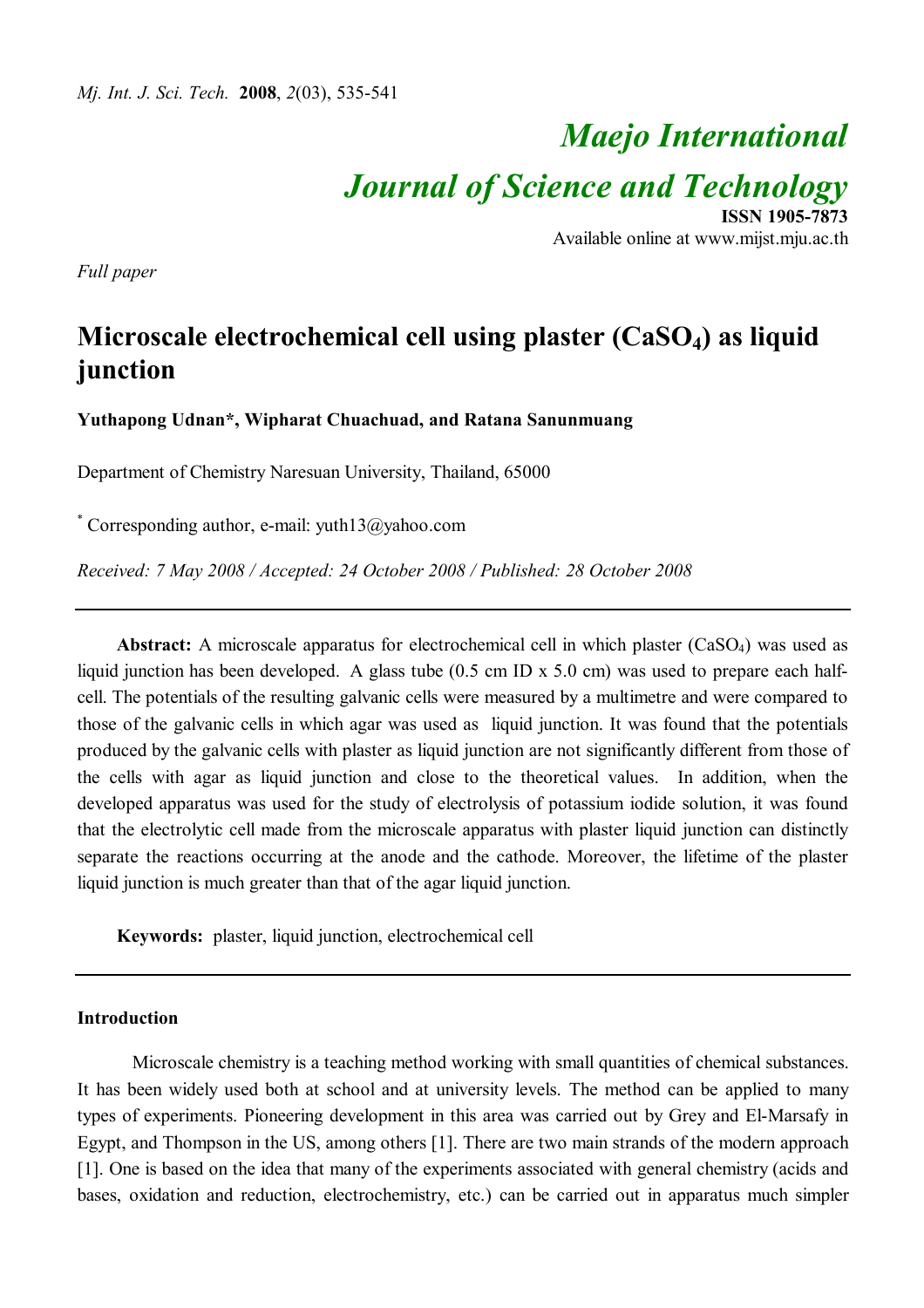(injection bottles, dropper bottles, syringes, well plates, plastic pipettes) and therefore cheaper than the traditional glassware in the laboratory, thus enabling expansion of laboratory experiences for students in large classes, as well as introduction of laboratory work into institutions too poorly equipped for standard-type equipment. A further application of this idea is to make effective chemical experiments possible for developing countries with schools that lack technical services (electricity, running water) taken for granted in many places. The other strand of idea is the introduction of this approach into synthetic work, mainly in organic chemistry.

There have been many publications [e.g. 2-8] which concern with microscale laboratory. In this work, a microscale apparatus for electrochemistry has been developed. Electrochemistry deals with the production of electricity by chemical reactions (galvanic cell) and with the chemical changes produced by electric current (electrolytic cell). Electrochemical processes require some methods of introducing a stream of electrons into a reacting chemical system and some means of withdrawing electrons. In most applications, the reacting system is placed in a cell and an electric current enters or exits via electrodes [9].

When two miscible aqueous solutions are contacted, they will combine and give a new solution. The way to separate them while some ions can still be transferred from one to the other is to use a liquid junction. In an electrochemical cell, when two half-cells are joined together a liquid junction or salt bridge is used to separate them. Agar has been a material widely used for the liquid junction of the electrochemical cell for many years. The salt bridge serves three functions [9]: 1) it allows electrical contact between the two solutions, 2) it prevents mixing of the electrode solutions, and 3) it maintains the electrical neutrality in each half-cell as ions flow into and out of the salt bridge.

To the best of our knowledge, the use of plaster as liquid junction has not been previously reported. Therefore, a microscale apparatus for electrochemical cells, namely galvanic and electrolytic cells, using plaster as liquid junction is developed and reported in this work, the apparatus being aimed to be used in a first year student laboratory.

#### **Materials and Methods**

### *Apparatus*

The micro-electrochemical cell was made from two 3 mm x 5 cm glass tubes. A liquid junction was prepared by mixing 2:1 (by volume) of plaster and saturated ( $\approx$  5 M) potassium chloride solution (Ajax Finechem, AU.) in a 50-ml beaker and stirring. The glass tubes were dipped 0.5 cm into the mixture and left to harden for about 5 minutes, then carefully pulled out. Each tube was then filled with an appropriate solution and an appropriate metal electrode was dipped into the tube. A small cylindricalshaped vial used as cell container was modified from a capillary tube container and a cell holder was modified from the lid of a plastic bottle (Figure 1). A multimeter (model 972A, Hewlett Packard, USA) was used to measure the potential of the galvanic cell. A 9-volt battery was used as a power supply of the electrolytic cell.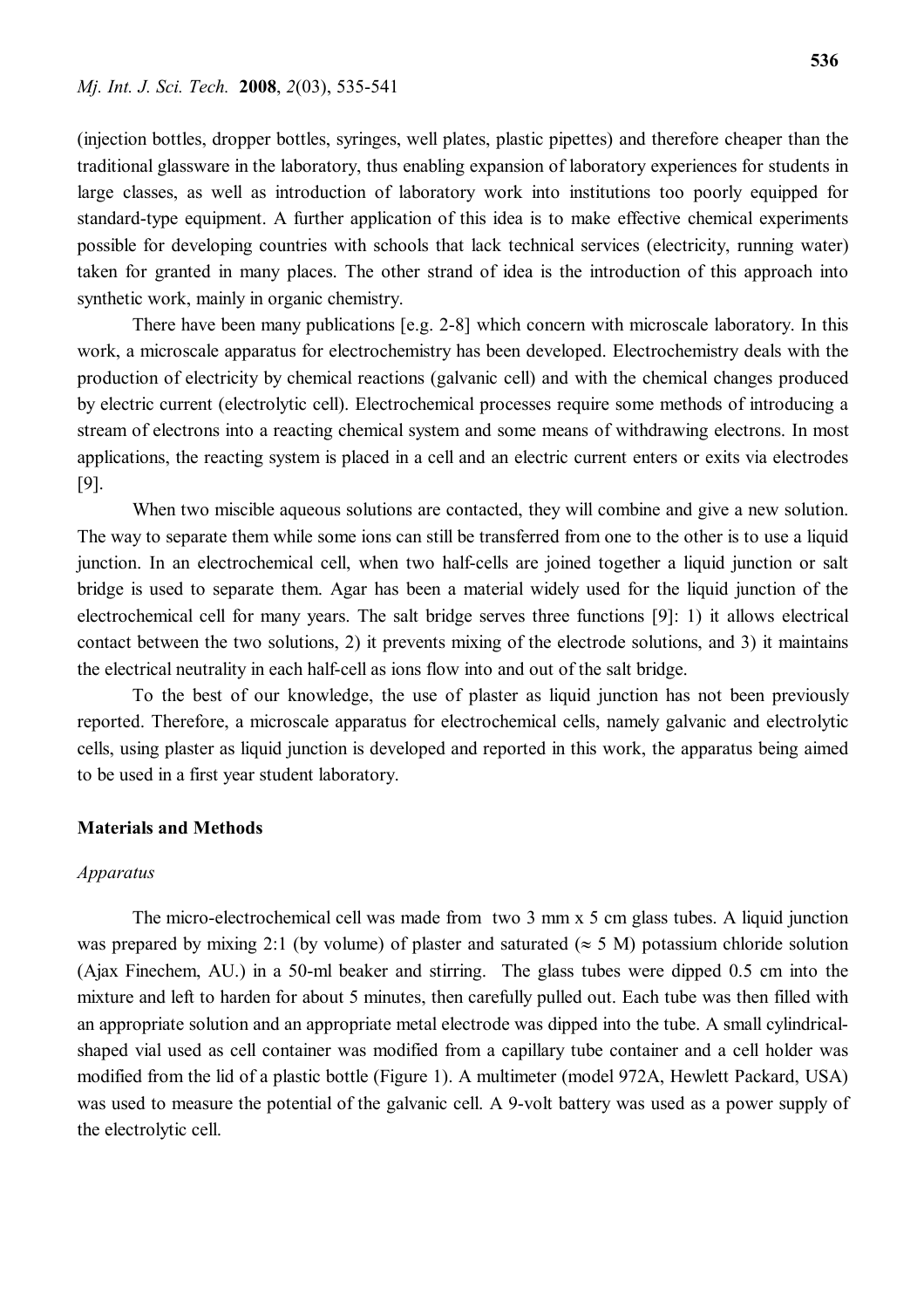

**Figure 1.** Apparatus used for micro-electrochemical cell

#### *Chemicals*

All solutions were prepared from laboratory grade reagents and distilled water. A 0.10 M solution of each metal salt was prepared by dissolving  $0.0170$  g of AgNO<sub>3</sub> (Merck, Germany),  $0.0160$ g of Cu(NO<sub>3</sub>)<sub>2</sub> (Merck, Germany), 0.0331 g of Pb(NO<sub>3</sub>)<sub>2</sub> (Merck, Germany), and 0.0189 g of Zn(NO<sub>3</sub>)<sub>2</sub> (Merck, Germany) in a portion of water and transferring to a 100-mL volumetric flask before making up to a volume of 100 ml. A 0.1 M solution of  $KNO<sub>3</sub>(A$ jax Finechem, AU) was prepared by dissolving  $0.101 \text{ g KNO}_3$  in a portion of water before making up to a volume of 10 ml. A 0.1 M solution of KI (Ajax Finechem, AU) was similarly prepared using 0.17 g KI. Phenolphthalein and starch solution were used as indicators for testing the final products generated from each-half cell.

*Study of galvanic cell*



**Figure 2.** Setup of A) galvanic cell and B) electrolytic cell

The glass tubes with agar and plaster liquid junction were filled with a solution of a metal salt  $[AgNO<sub>3</sub>, Cu(NO<sub>3</sub>)<sub>2</sub>, Pb(NO<sub>3</sub>)<sub>2</sub> and Zn(NO<sub>3</sub>)<sub>2</sub>]$  to about  $\frac{3}{4}$  of the tube. An appropriate metal was dipped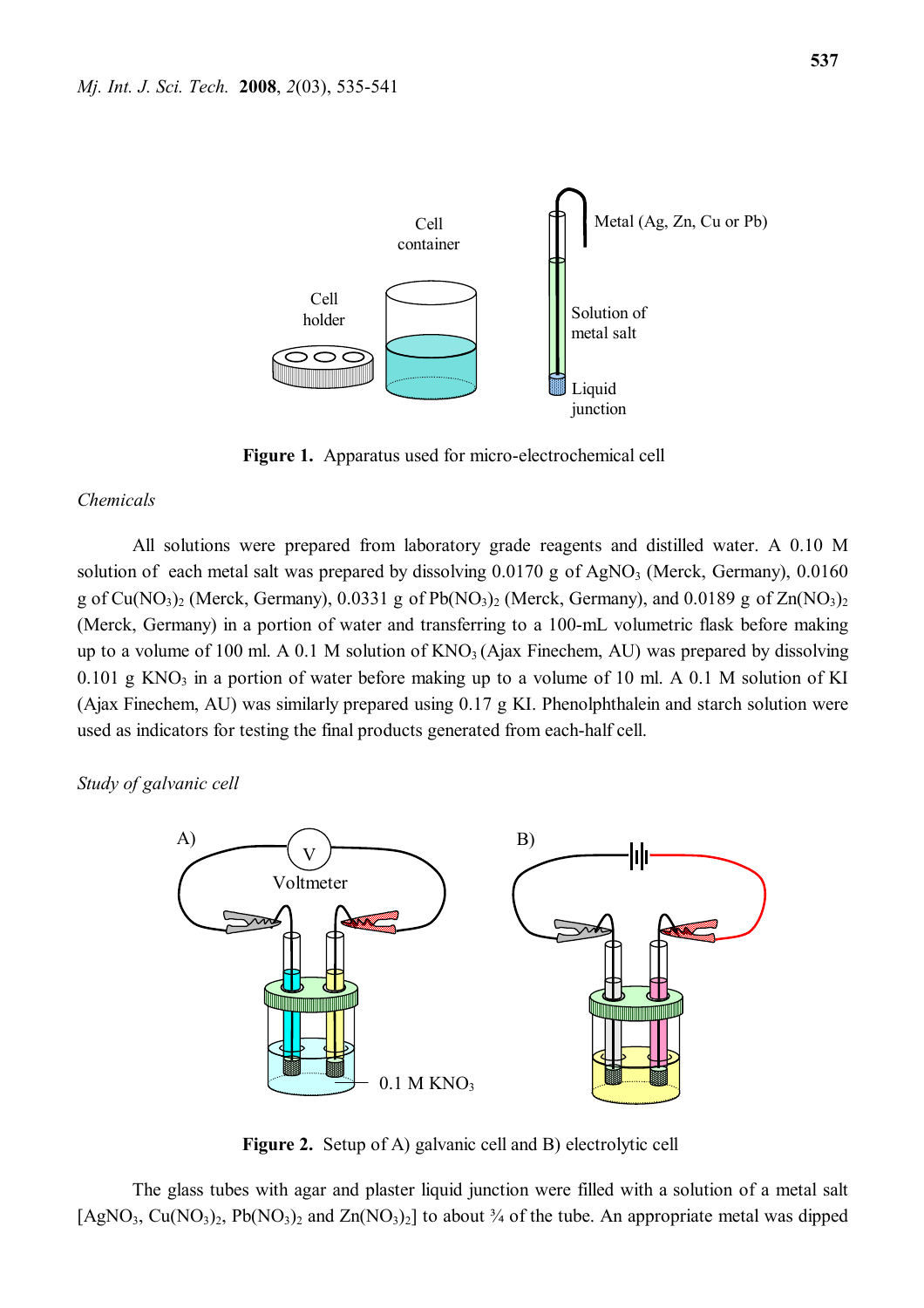produced by each pair of the half-cell was measured using the multimeter.

into the glass tubes and the tubes were put into the cell holder as illustrated in Figure 2A. The cell container was filled up with 1 ml of  $0.1$  M KNO<sub>3</sub> before the cell holder was placed on. The potential

#### *Study of electrolytic cell*

A solution of 0.1 M KI (5 mL), 2 drops of starch solution and 2 drops of phenolphthalein was placed in two glass tubes (about ¾ of the tube) with plaster liquid junction. Graphite rods were dipped into the tubes, which were inserted in the cell holder as shown in Figure 2B. The cell container was filled with 0.1 M KI (1.0 mL) before the cell holder was put in. Each half-cell was connected to a 9-volt battery. The reaction on each half-cell was observed during a period of 5 minutes.

#### **Results and Discussions**

#### *Galvanic cell*

The potential of each pair of the galvanic cells with plaster and agar as liquid junction was measured and compared to the theoretical value which was calculated from Nernst's equation as follows:

$$
E_{cell} = E_{cell}^{0} - \frac{0.0591}{n} \log \frac{[C]^c [D]^d}{[A]^a [B]^b}
$$

where  $E^0$  is the standard reduction potential of each half-cell:

| $Ag^+ + e^- \longrightarrow Ag$     | $E^0$ = -0.76 V |
|-------------------------------------|-----------------|
| $Pb^{2+} + 2e^- \longrightarrow Pb$ | $E^0 = -0.13$ V |
| $Cu^{2+} + 2e^- \longrightarrow Cu$ | $E^0 = +0.34$ V |
| $Ag^+ + e^- \longrightarrow Ag$     | $E^0$ = +0.80 V |

The results of the potential measured from different types of galvanic cell were shown in Table 1. From the results it was found that the Ecell values produced by the galvanic cells with plaster liquid junction and agar liquid junction were close to the theoretical values, and the relative accuracy of the average values of  $E_{cell}$  (n = 3) was in the range of 94.3-99.9 % and 93.6-100.1% respectively. The precision of the triplicate measurements indicated by the relative standard deviations (%RSD) of the Ecell values was in the range of 0.2-3.0 % and 0.4-5.8 % respectively. Furthermore, it was found that the  $E_{cell}$  values produced by both types of the galvanic cell were not significantly different by paired t-test at 95% confidence level ( $t_{cal} = 0.1495$ ).

An electromotive force  $(E_{cell})$  is the difference in electrode potential which can be expressed by the following equation:

$$
E_{cell} = E_{cat} - E_{an} + E_j
$$
  
\n
$$
E_{cat} = \text{Potential of the cathode half-cell}
$$
  
\n
$$
E_{an} = \text{Potential of the anode half-cell}
$$
  
\n
$$
E_j = \text{Junction potential}
$$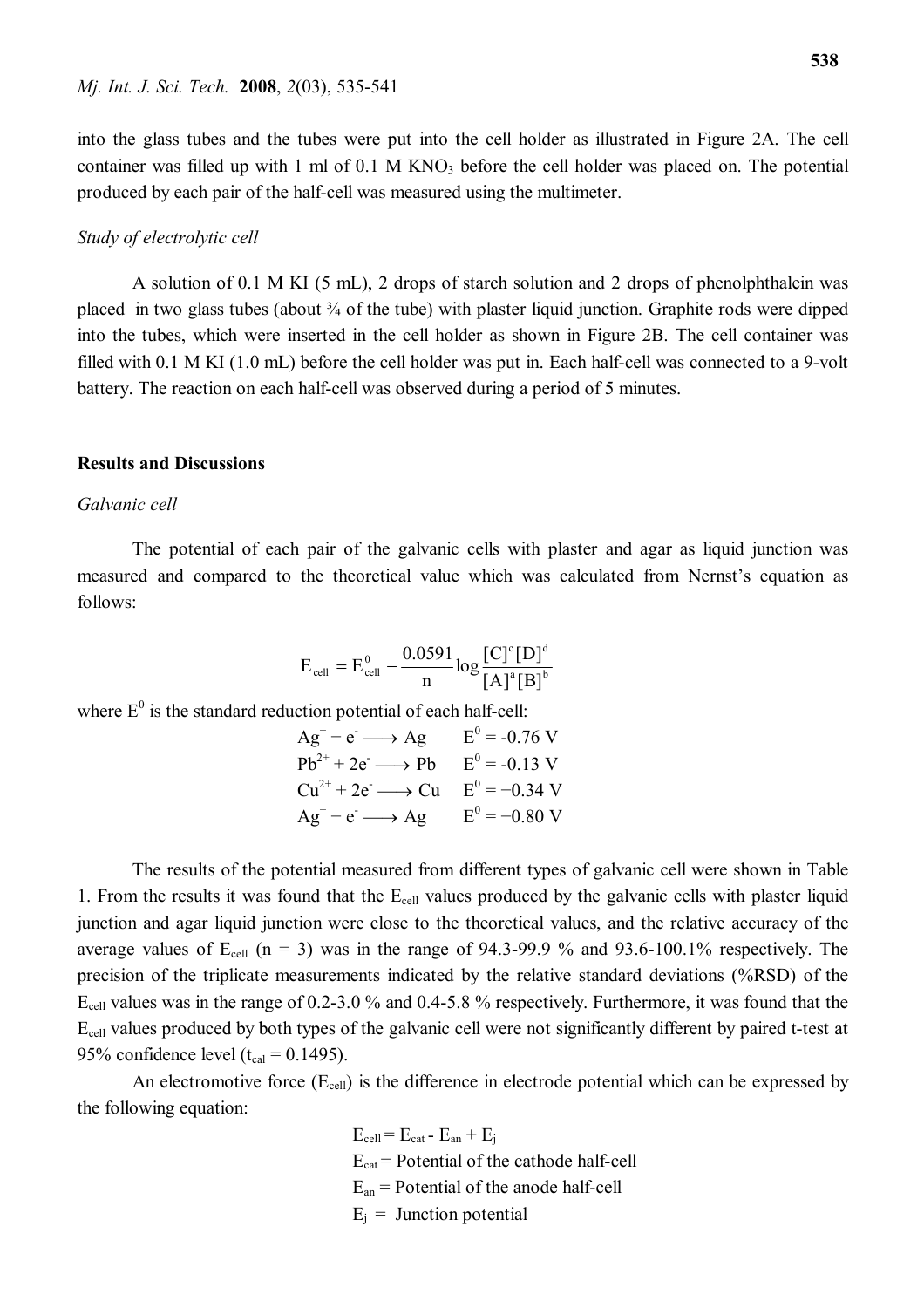| Galvanic  | $E_{cell}(V)$ |          |          | Relative accuracy and % RSD |             |
|-----------|---------------|----------|----------|-----------------------------|-------------|
| cell      | Theoretical   | Plaster  | Agar     | Plaster                     | Agar        |
|           | value         | junction | junction | junction                    | junction    |
| Pb//Cu    | 0.466         | 0.465    | 0.466    | 99.9 / 3.0                  | 100.1 / 5.8 |
| Pb//Zn    | 0.637         | 0.614    | 0.598    | 96.3 / 2.6                  | 93.9 / 4.6  |
| Pb//Ag    | 0.925         | 0.894    | 0.895    | 96.7 / 1.2                  | 96.8 / 3.0  |
| $Zn$ //Cu | 1.103         | 1.079    | 1.080    | 97.9 / 0.2                  | 97.9 / 0.4  |
| Cu//Ag    | 0.459         | 0.433    | 0.430    | 94.3 / 2.1                  | 93.6 / 0.4  |
| Zn//Ag    | 1.562         | 1.508    | 1.509    | 96.6 / 0.3                  | 96.6 / 0.4  |

 **Table 1.** Potential of each pair of galvanic cells

From the equation, the important factor which affects the  $E_{cell}$  value is the junction potential. However, the results show that the  $E_{cell}$  measured from both types of the galvanic cell are not different. This indicates that the junction potentials produced by both plaster and agar liquid junction are quite small and do not affect the E<sub>cell</sub> value. As a consequence, the material used in both types of liquid junction or the composition of ions in the liquid junction does not affect the  $E_{cell}$  value.

It was also observed that the plaster liquid junction was harder and more durable than the agar liquid junction. The latter was soft and easy to be penetrated by the metal wire. Besides, the former has a much longer lifetime than the latter after preparing and leaving to contact with air.

#### *Electrolytic cell*

The setup for electrolysis of 1.0 M KI solution using the microscacale apparatus for electrolytic cell is shown in Figure 3. From the result of the electrolysis it could be clearly seen that the reactions at both electrodes were different. When the circuit of the electrolytic cell was connected, at the half-cell of the anode, oxidation of the iodide ions occurred as indicated by the dark blue colour of iodine-starch complex:

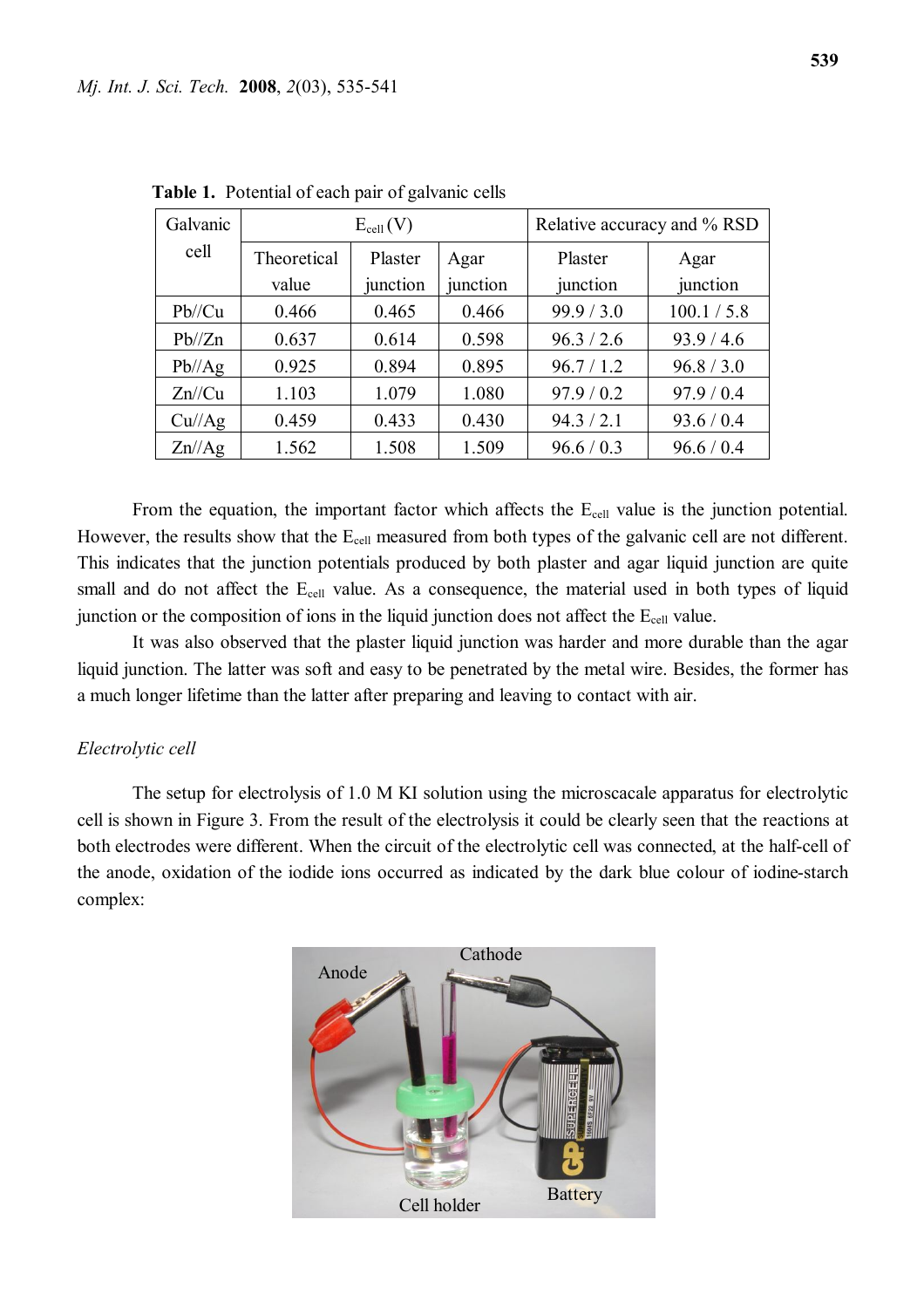$$
2\Gamma \longrightarrow I_2 + 2e^-
$$

At the half-cell of the cathode, reduction of water took place and hydroxide ions were produced:

$$
H_2O + 2e^- \longrightarrow OH^- + H_2
$$

The generation of hydroxide ions at the cathode half-cell was indicated by the change of colour of phenolphthalein indicator, which turned to pink in the basic solution. In addition, it could be seen that some gas bubbles were also produced at the cathode half-cell.

## **Conclusions**

A microscale apparatus for electrochemical cells has been developed and successfully applied to galvanic and electrolytic cells. It was found that the developed apparatus can reduce the consumption of the solutions involved to less than 5 mL per experiment. This apparatus is environmentally friendly as it produces less amount of waste to the laboratory. Besides, the apparatus works efficiently as the results obtained from the microscale apparatus are not different from those obtained from a large-scale one. The developed apparatus is also inexpensive and can be further applied to small-scale experiments in general chemistry for first-year undergraduate students.

#### **Acknowledgements**

Thanks are due to the Faculty of science, Naresuan University for the financial support and to the Department of Chemistry, Naresuan University for equipment support and research facilities.

# **References**

- 1. Wikipedia, the free encyclopedia, http://en.wikipedia.org/wiki/Microscale\_chemistry (accessed 10 December, **2007**).
- 2. R. O. Ragsdale and J. C. Vaderhooft, "Small-scale study of the catalyzed decomposition of hydrogen peroxide", *J. Chem. Educ*., **1998**, *75*, 215-217.
- 3. J. G. Ibanez, M. M. Singh, R. M. Pike, and Z. Szafran, "Laboratory experiments on electrochemical remediation of the environment. Part 3: Microscale electrokinetic processing of soils", *J. Chem. Educ*., **1998**, *75*, 634-635.
- 4. E. Mocellin and T. Goscinska, "Modified carbon electrodes for microscale electrochemistry", *J. Chem. Educ*., **1998**, *75*, 771-772.